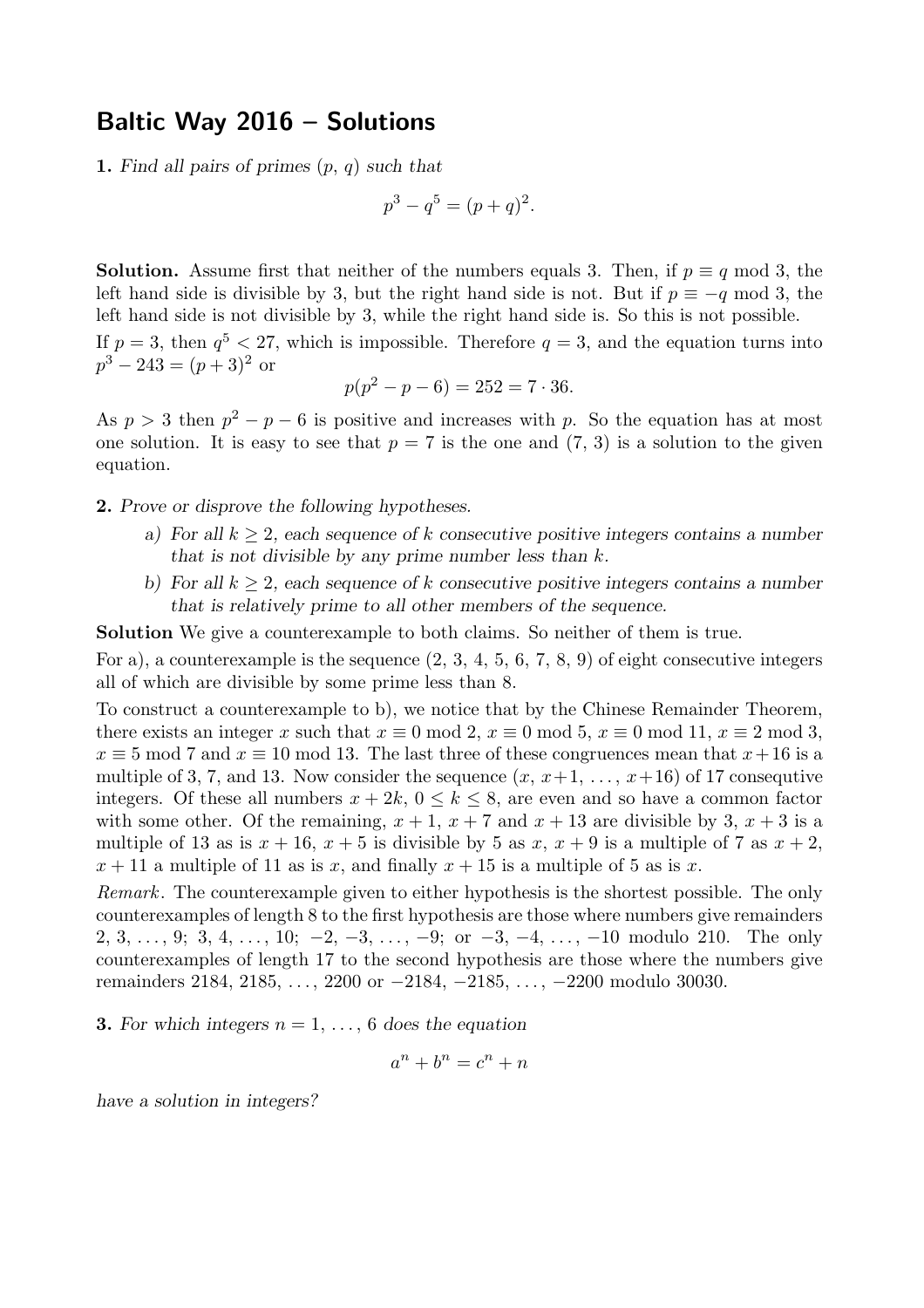**Solution.** A solution clearly exists for  $n = 1, 2, 3$ :

$$
11 + 01 = 01 + 1,
$$
  $12 + 12 = 02 + 2,$   $13 + 13 = (-1)3 + 3.$ 

We show that for  $n = 4, 5, 6$  there is no solution.

For  $n = 4$ , the equation  $a^4 + b^4 = c^4 + 4$  may be considered modulo 8. Since each fourth power  $x^4 \equiv 0, 1 \mod 8$ , the expression  $a^4 + b^4 - c^4$  can never be congruent to 4.

For  $n = 5$ , consider the equation  $a^5 + b^5 = c^5 + 5$  modulo 11. As  $x^5 \equiv 0$  or  $\equiv \pm 1$  mod 11 (This can be seen by Fermat's Little Theorem or by direct computation),  $a^5 + b^5 - c^5$ cannot be congruent to 5.

The case  $n = 6$  is similarly dismissed by considering the equation modulo 13.

**4.** Let *n* be a positive integer and let *a*, *b*, *c*, *d* be integers such that  $n | a + b + c + d$  and  $n | a^2 + b^2 + c^2 + d^2$ . Show that

$$
n \mid a^4 + b^4 + c^4 + d^4 + 4abcd.
$$

**Solution 1.** Consider the polynomial

$$
w(x) = (x - a)(x - b)(x - c)(x - d) = x4 + Ax3 + Bx2 + Cx + D.
$$

It is clear that  $w(a) = w(b) = w(c) = w(d) = 0$ . By adding these values we get

$$
w(a) + w(b) + w(c) + w(d) = a4 + b4 + c4 + d4 + A(a3 + b3 + c3 + d3) ++ B(a2 + b2 + c2 + d2) + C(a + b + c + d) + 4D = 0.
$$

Hence

$$
a^{4} + b^{4} + c^{4} + d^{4} + 4D
$$
  
=  $-A(a^{3} + b^{3} + c^{3} + d^{3}) - B(a^{2} + b^{2} + c^{2} + d^{2}) - C(a + b + c + d).$ 

Using Vieta's formulas, we can see that  $D = abcd$  and  $-A = a + b + c + d$ . Therefore the right hand side of the equation above is divisible by  $n$ , and so is the left hand side.

**Solution 2.** Since the numbers  $(a+b+c+d)(a^3+b^3+c^3+d^3)$ ,  $(a^2+b^2+c^2+d^2)(ab+$  $ac + ad + bc + bd + cd)$  and  $(a + b + c + d)(abc + acd + abd + bcd)$  are divisible by n, then so is the number

$$
(a+b+c+d)(a3+b3+c3+d3) - (a2+b2+c2+d2)(ab+ac+ad+bc+bd+cd)++(a+b+c+d)(abc+acd+abd+bcd) = a4+b4+c4+d4+4abcd.
$$

(*Heiki Niglas*, Estonia)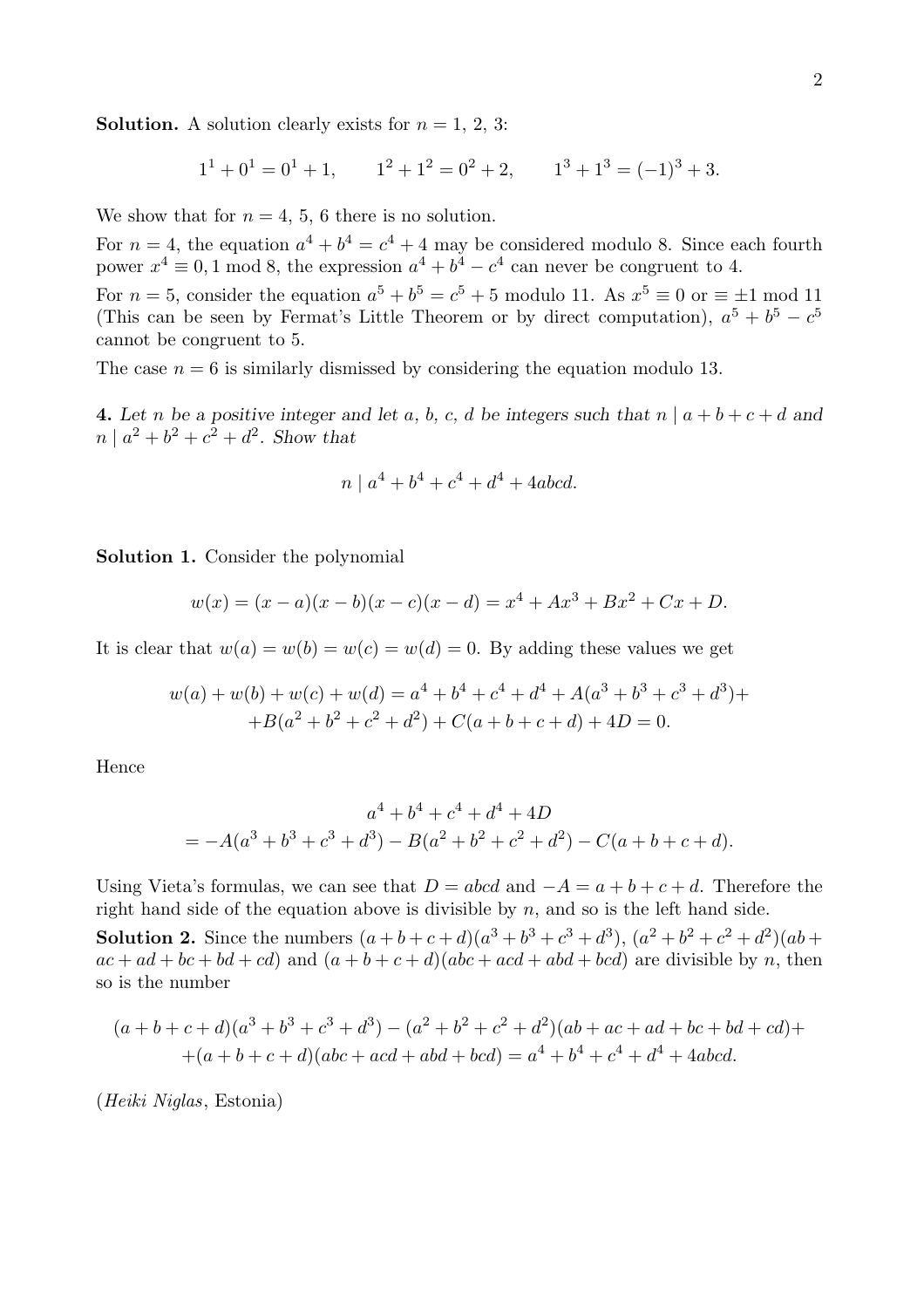**5.** Let  $p > 3$  be a prime such that  $p \equiv 3 \pmod{4}$ . Given a positive integer  $a_0$ , define the *sequence*  $a_0, a_1, \ldots$  *of integers by*  $a_n = a_{n-1}^{2^n}$  *for all*  $n = 1, 2, \ldots$  *Prove that it is possible to choose*  $a_0$  *such that the subsequence*  $a_N$ ,  $a_{N+1}$ ,  $a_{N+2}$ , ... *is not constant modulo p for any positive integer* N*.*

**Solution.** Let p be a prime with residue 3 modulo 4 and  $p > 3$ . Then  $p - 1 = u \cdot 2$  where  $u > 1$  is odd. Choose  $a_0 = 2$ . The order of 2 modulo p (that is, the smallest positive integer t such that  $2^t \equiv 1 \mod p$  is a divisor of  $\phi(p) = p - 1 = u \cdot 2$ , but not a divisor of 2 since  $1 < 2<sup>2</sup> < p$ . Hence the order of 2 modulo p is not a power of 2. By definition we see that  $a_n = a_0^{2^{1+2+\cdots+n}}$ . Since the order of  $a_0 = 2$  modulo p is not a power of 2, we know that  $a_n \not\equiv 1 \pmod{p}$  for all  $n = 1, 2, 3, \ldots$  We proof the statement by contradiction. Assume there exists a positive integer N such that  $a_n \equiv a_N \pmod{p}$  for all  $n \geq N$ . Let  $d > 1$  be the order of  $a_N$  modulo p. Then  $a_N \equiv a_n \equiv a_{n+1} = a_n^{2^{n+1}} \equiv a_N^{2^{n+1}} \pmod{p}$ , and hence  $a_N^{2^{n+1}-1} \equiv 1 \pmod{p}$  for all  $n \geq N$ . Now d divides  $2^{n+1}-1$  for all  $n \geq N$ , but this is a contradiction since

$$
\gcd(2^{n+1}-1, 2^{n+2}-1) = \gcd(2^{n+1}-1, 2^{n+2}-1-2(2^{n+1}-1)) = \gcd(2^{n+1}-1, 1) = 1.
$$

Hence there does not exist such an N.

**6.** *The set* {1, 2, ..., 10} *is partitioned into three subsets* A, B *and* C*. For each subset the sum of its elements, the product of its elements and the sum of the digits of all its elements are calculated. Is it possible that* A *alone has the largest sum of elements,* B *alone has the largest product of elements, and* C *alone has the largest sum of digits?*

**Solution.** It is indeed possible. Choose  $A = \{1, 9, 10\}, B = \{3, 7, 8\}, C = \{2, 4, 5, 6\}.$ Then the sum of elements in  $A$ ,  $B$  and  $C$ , respectively, is 20, 18 and 17, the sum of digits 11, 18 and 17, while the product of elements is 90, 168 and 240.

**7.** *Find all positive integers* n *for which*

$$
3x^{n} + n(x+2) - 3 \ge nx^{2}
$$

*holds for all real numbers* x*.*

**Solution.** We show that the inequality holds for even  $n$  and only for them.

If n is odd, the for  $x = -1$  the left hand side of the inequality equals  $n - 6$  while the right hand side is n. So the inequality is not true for  $x = -1$  for any odd n. So now assume that n is even. Since  $|x| \geq x$ , it is enough to prove  $3x^n + 2n - 3 \geq nx^2 + n|x|$  for all x or equivalently that  $3x^n + (2n-3) \ge nx^2 + nx$  for  $x \ge 0$ . Now the AGM-inequality gives

$$
2x^{n} + (n - 2) = x^{n} + x^{n} + 1 + \dots + 1 \ge n \left( x^{n} \cdot x^{n} \cdot 1^{n-2} \right)^{\frac{1}{n}} = nx^{2},
$$
 (1)

and similarly

$$
x^{n} + (n - 1) \ge n \left( x^{n} \cdot 1^{n-1} \right)^{\frac{1}{n}} = nx.
$$
 (2)

Adding (1) and (2) yields the claim.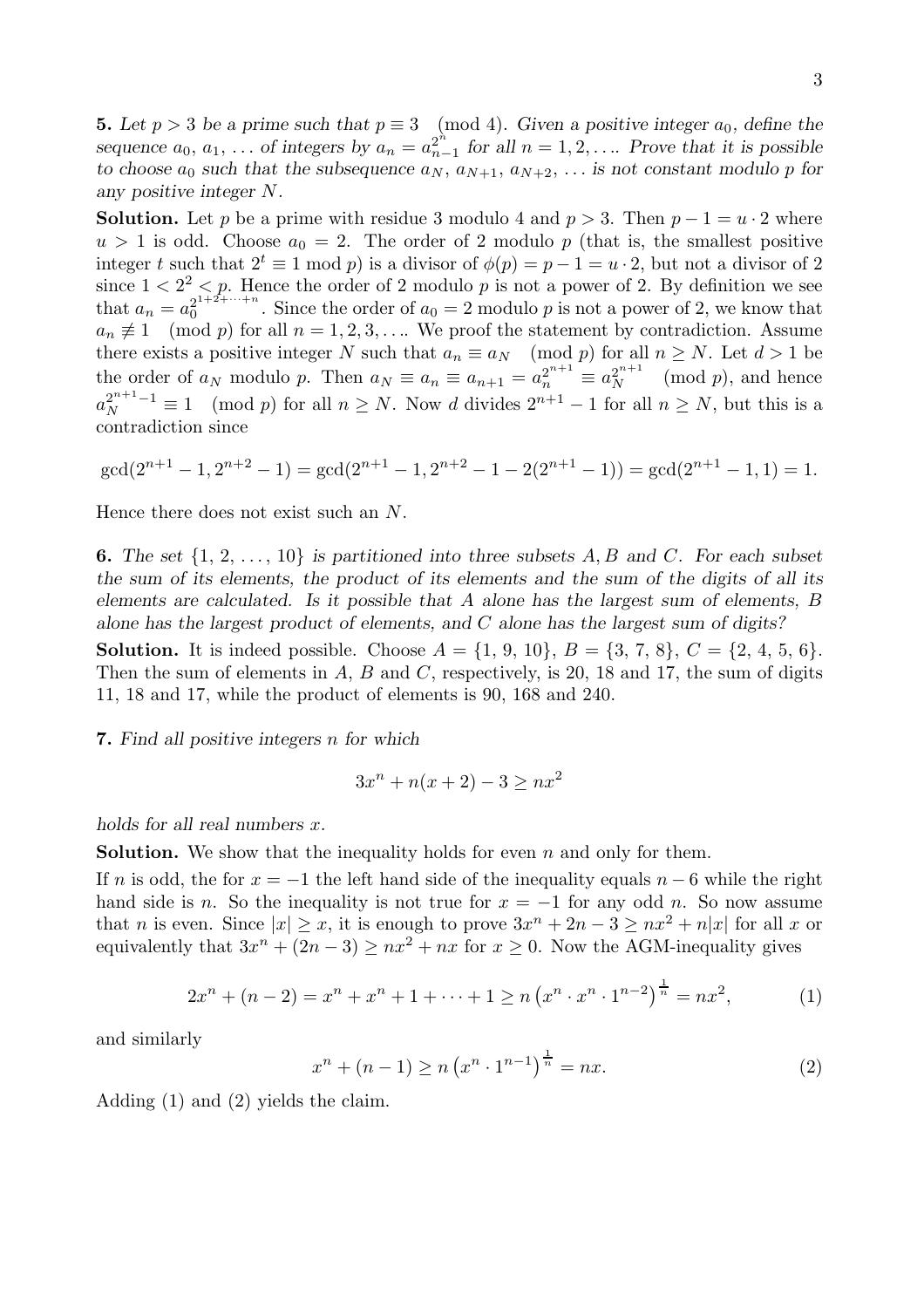**8.** Find all real numbers a for which there exists a non-constant function  $f : \mathbb{R} \to \mathbb{R}$ *satisfying the following two equations for all*  $x \in \mathbb{R}$ *:* 

i) 
$$
f(ax) = a^2 f(x)
$$
 and  
ii)  $f(f(x)) = af(x)$ .

**Solution.** The conditions of the problem give two representations for  $f(f(f(x)))$ :

$$
f(f(f(x))) = af(f(x)) = a2 f(x)
$$

and

$$
f(f(f(x))) = f(af(x)) = a2 f(f(x)) = a3 f(x).
$$

So  $a^2 f(x) = a^3 f(x)$  for all x, and if there is an x such that  $f(x) \neq 0$ , the  $a = 0$  or  $a = 1$ . Otherwise f is the constant function  $f(x) = 0$  for all x. If  $a = 1$ , the function  $f(x) = x$ satisfies the conditions. For  $a = 0$ , one possible solution is the function f,

$$
f(x) = \begin{cases} 1 & \text{for } x < 0 \\ 0 & \text{for } x \ge 0 \end{cases}.
$$

**9.** *Find all quadruples* (a, b, c, d) *of real numbers that simultaneously satisfy the following equations:*

$$
\begin{cases}\na^3 + c^3 = 2 \\
a^2b + c^2d = 0 \\
b^3 + d^3 = 1 \\
ab^2 + cd^2 = -6\n\end{cases}
$$

**Solution 1.** Consider the polynomial  $P(x) = (ax+b)^3 + (cx+d)^3 = (a^3+b^3)x^3 + 3(a^2b+b^2)x^2$  $c^2d(x^2+3(ab^2+cd^2)x+b^3+d^3)$ . By the conditions of the problem,  $P(x)=2x^3-18x+1$ . Clearly  $P(0) > 0$ ,  $P(1) < 0$  and  $P(3) > 0$ . Thus P has three distinct zeroes. But  $P(x) = 0$ implies  $ax + b = -(cx + d)$  or  $(a + c)x + b + d = 0$ . This equation has only one solution, unless  $a = -c$  and  $b = -d$ . But since the conditions of the problem do not allow this, we infer that the system of equations in the problem has no solution.

**Solution 2.** If  $0 \in \{a, b\}$ , then one easily gets that  $0 \in \{c, d\}$ , which contradicts the equation  $ab^2 + cd^2 = -6$ . Similarly, if  $0 \in \{c, d\}$ , then  $0 \in \{a, b\}$  and this contradicts  $a\overline{b^2} + c\overline{d^2} = -6$  again. Hence a, b, c,  $d \neq 0$ .

Let the four equations in the problem be  $(i)$ ,  $(ii)$ ,  $(iii)$  and  $(iv)$ , respectively. Then  $(i) + 3(ii) + 3(iii) + (iv)$  will give

$$
(a+b)^3 + (c+d)^3 = -15.
$$
 (1)

According to the equation  $(ii)$ , b and d have different sign, and similarly  $(iv)$  yields that a and c have different sign.

First, consider the case  $a > 0$ ,  $b > 0$ . Then  $c < 0$  and  $d < 0$ . By (i), we have  $a > -c$  (i.e.  $|a| > |c|$ ) and (iii) gives  $b > -d$ . Hence  $a + b > -(c + d)$  and so  $(a + b)<sup>3</sup> > -(c + d)<sup>3</sup>$ , thus  $(a + b)^3 + (c + d)^3 > 0$  which contradicts (1).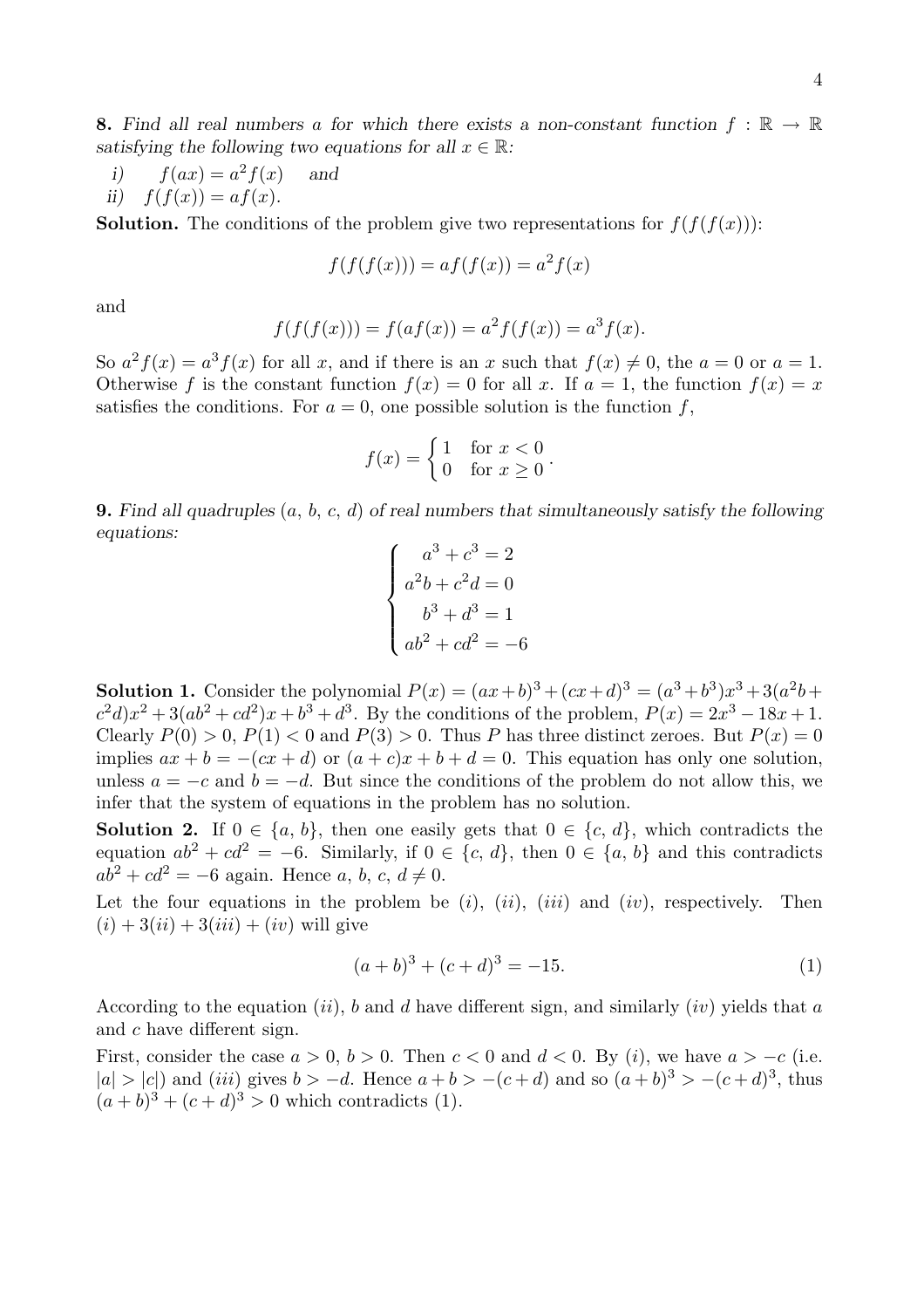Next, consider the case  $a > 0$ ,  $b < 0$ . Then  $c < 0$  and  $d > 0$ . By (i), we have  $a > -c$  and by (*iii*),  $d > -b$  (i.e.  $b > -d$ ). Thus  $a + b > -(c + d)$  and hence  $(a + b)^3 + (c + d)^3 > 0$ which contradicts (1).

The case  $a < 0$ ,  $b < 0$  leads to  $c > 0$ ,  $d > 0$ . By (i), we have  $c > -a$  and by (iii)  $d > -b$ . So  $c + d > -(a + b)$  and hence  $(c + d)^3 + (a + b)^3 > 0$  which contradicts (1) again.

Finally, consider the case  $a < 0, b > 0$ . Then  $c > 0$  and  $d < 0$ . By (i),  $c > -a$  and by (iii)  $b > -d$  which gives  $c + d > -(a + b)$  and hence  $(c + d)^3 + (a + b)^3 > 0$  contradicting (1).

Hence there is no real solution to this system of equations. (*Heiki Niglas*)

**Solution 3.** As in Solution 2, we conclude that a, b, c,  $d \neq 0$ . The equation  $a^2b + c^2d = 0$ yields  $a = \pm$  $\sqrt{-d}$  $\frac{1}{b}c$ . On the other hand, we have  $a^3 + c^3 = 2$  and  $ab^2 + cd^2 = -6 < 0$ which implies that  $\min\{a, c\} < 0 < \max\{a, c\}$  and thus  $a = \sqrt{-d}$  $\frac{a}{b}c.$ 

Let  $x = \sqrt{-d}$  $\frac{b}{b}$ . Then  $a = xc$  and so

$$
2 = a3 + c3 = c3(1 + x3).
$$
 (2)

Also  $-6 = ab^2 + cd^2 = cxb^2 + cd^2$ , which, using (2), gives

$$
(xb2 + d2)3 = \frac{-63}{c3} = -108(x3 + 1).
$$

Thus

$$
-108(1+x^3) = \left(d^2\left(x\frac{b^2}{d^2}+1\right)\right)^3 = d^6\left(\frac{1}{x^3}+1\right)^3 = d^6\left(\frac{1+x^3}{x^3}\right)^3.
$$
 (3)

If  $x^3 + 1 = 0$ , then  $x = -1$  and hence  $a = -c$ , which contradicts  $a^3 + c^3 = 2$ . So  $x^3 + 1 \neq 0$ and (3) gives

$$
d^{6}(1+x^{3})^{2} = -108x^{9}.
$$
\n(4)

Now note that

$$
x^{3} = \left(-\sqrt{\frac{-d}{b}}\right)^{3} = -\sqrt{\frac{-d^{3}}{b^{3}}} = -\sqrt{\frac{b^{3} - 1}{b^{3}}}
$$

and hence (4) yields that

$$
(b3 - 1)2 \left(1 - \sqrt{\frac{b3 - 1}{b3}}\right)2 = 108 \left(\sqrt{\frac{b3 - 1}{b3}}\right)3.
$$
 (5)

Let  $y = \sqrt{\frac{b^3 - 1}{b^3}}$ . Then  $b^3 = \frac{1}{1 - y^2}$  and so (5) implies  $\begin{pmatrix} 1 \end{pmatrix}$  $\frac{1}{1-y^2} - 1$  $(1-y^2)^2 = 108y^3$ ,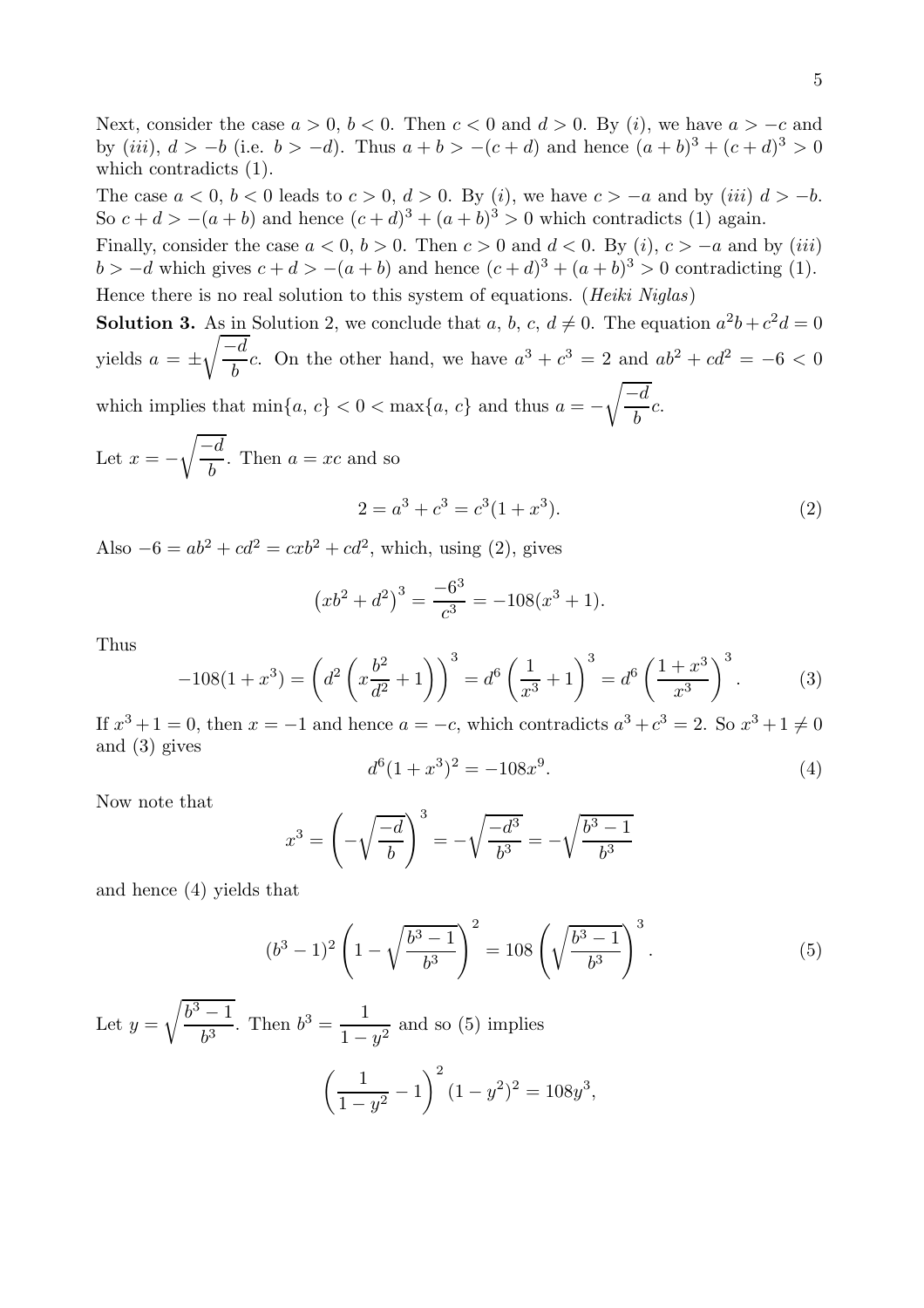i.e.

$$
\frac{y^4}{(1-y^2)^2}(1-y)^2 = 108y^3.
$$

If  $y = 0$ , then  $b = 1$  and so  $d = 0$ , a contradiction. So

$$
y(1-y)^2 = 108(1-y)^2(1+y)^2.
$$

Clearly  $y \neq 1$  and hence  $y = 108 + 108y^2 + 216y$ , or  $108y^2 + 215y + 108 = 0$ . The last equation has no real solutions and thus the initial system of equations has no real solutions.

**Remark 1.** Note that this solution worked because RHS of  $a^2b + c^2d = 0$  is zero. If instead it was, e.g.,  $a^2b + c^2d = 0.1$  then this solution would not work out, but the first solution still would.

**Remark 2.** The advantage of this solution is that solving the last equation  $108y^2$  +  $215y + 108 = 0$  one can find complex solutions of this system of equations. (*Heiki Niglas*)

**10.** Let  $a_{0,1}, a_{0,2}, \ldots, a_{0,2016}$  be positive real numbers. For  $n \geq 0$  and  $1 \leq k < 2016$  set

$$
a_{n+1,k} = a_{n,k} + \frac{1}{2a_{n,k+1}}
$$
 and  $a_{n+1,2016} = a_{n,2016} + \frac{1}{2a_{n,1}}$ .

*Show that* max 1≤*k*≤2016  $a_{2016,k} > 44.$ 

**Solution.** We prove

$$
m_n^2 \ge n \tag{1}
$$

for all *n*. The claim then follows from  $44^2 = 1936 < 2016$ . To prove (1), first notice that the inequality certainly holds for  $n = 0$ . Assume (1) is true for n. There is a k such that  $a_{n,k} = m_n$ . Also  $a_{n,k+1} \leq m_n$  (or if  $k = 2016, a_{n,1} \leq m_n$ ). Now (assuming  $k < 2016$ )

$$
a_{n+1,k}^2 = \left(m_n + \frac{1}{2a_{n,k+1}}\right)^2 = m_n^2 + \frac{m_n}{a_{n,k+1}} + \frac{1}{4a_{n,k+1}^2} > n+1.
$$

Since  $m_{n+1}^2 \ge a_{n+1,k}^2$ , we are done.

**11.** *The set* A *consists of* 2016 *positive integers. All prime divisors of these numbers are smaller than* 30*. Prove that there are four distinct numbers* a*,* b*,* c *and* d *in* A *such that* abcd *is a perfect square.*

**Solution** There are ten prime numbers  $\leq 29$ . Let us denote them as  $p_1, p_2, ..., p_{10}$ . To each number n in A we can assign a 10-element sequence  $(n_1, n_2, ..., n_{10})$  such that  $n_i = 1$  $p_i$  has an odd exponent in the prime factorization of n, and  $n_i = 0$  otherwise. Two numbers to which identical sequences are assigned, multiply to a perfect square. There are only 1024 different 10-element  $\{0, 1\}$ -sequences so there exist some two numbers a and b with identical sequencies, and after removing these from A certainly two other numbers  $c$  and  $d$ with identical sequencies remain. These  $a, b, c$  and  $d$  satisfy the condition of the problem.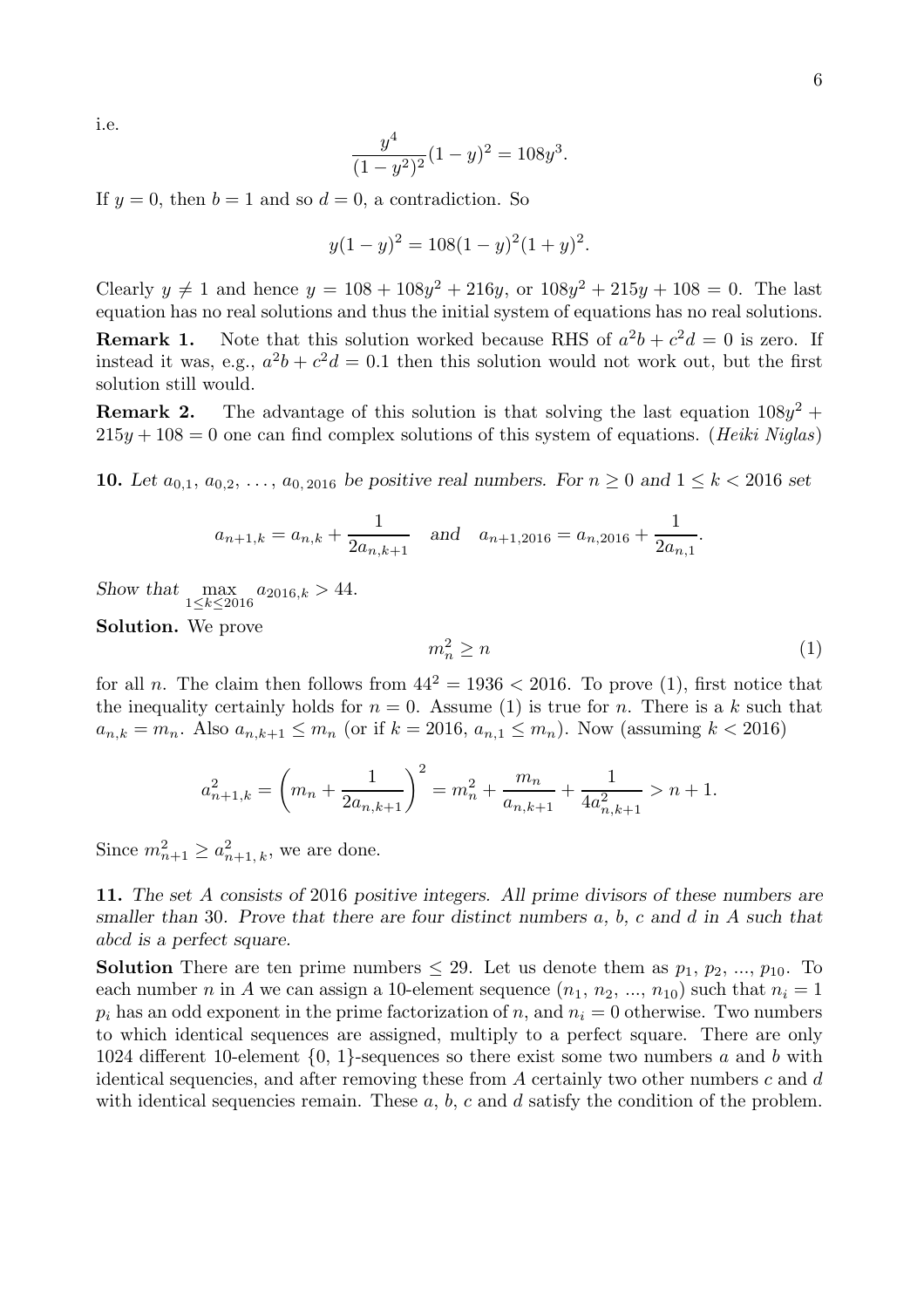**12.** *Does there exist a hexagon (not necessarily convex) with side lengths 1, 2, 3, 4, 5, 6 (not necessarily in this order) that can be tiled with a) 31 b) 32 equilateral triangles with side length 1?*

**Solution.** The adjoining figure shows that question a) can be answered positively.

For a negative answer to b), we show that the number of triangles has to be odd. Assume there are  $x$  triangles in the triangulation. They hav altogether  $3x$  sides. Of these,  $1 + 2 + 3 + 4 + 6 = 21$  are on the perimeter of the hexagon. The remaining  $3x - 21$  sides are in the interior, and they touch each other pairwise. So  $3x - 21$  has to be even, which is only possible, if x is odd.

**13.** *Let* n *numbers all equal to* 1 *be written on a blackboard. A move consists of replacing two numbers on the board with two copies of their sum. It happens that after* h *moves all* n *numbers on the blackboard* are equal to m. Prove that  $h \leq \frac{1}{2}n \log_2 m$ .



**Solution.** Let the product of the numbers after the k-th move be  $a_k$ . Suppose the numbers involved in a move were  $a$  and  $b$ . By the arithmetic-geometric mean inequality,  $(a + b)(a + b) \ge 4ab$ . Therefore, regardless of the choice of the numbers in the move,  $a_k \ge 4a_{k-1}$ , and since  $a_0 = 1$ ,  $a_h = m^n$ , we have  $m^n \ge 4^h = 2^{2h}$  and  $h \le \frac{1}{2}n \log_2 m$ .

**14.** *A cube consists of* 4<sup>3</sup> *unit cubes each containing an integer. At each move, you choose a unit cube and increase by 1 all the integers in the neighbouring cubes having a face in common with the chosen cube. Is it possible to reach a position where all the*  $4^3$  *integers are divisible by 3, no matter what the starting position is?*

**Solution.** Two unit cubes with a common face are called neighbours. Colour the cubes either black or white in such a way that two neighbours always have different colours. Notice that the integers in the white cubes only change when a black cube is chosen. Now recolour the white cubes that have exactly 4 neighbours and make them green. If we look at a random black cube it has either 0, 3 or 6 white neighbours. Hence if we look at the sum of the integers in the white cubes, it changes by 0, 3 or 6 in each turn. From this it follows that if this sum is not divisible by 3 at the beginning, it will never be, and none of the integers in the white cubes is divisible by 3 at any state.

**15.** *The Baltic Sea has 2016 harbours. There are two-way ferry connections between some of them. It is impossible to make a sequence of direct voyages*  $C_1 - C_2 - \cdots - C_{1062}$  *where all the harbours*  $C_1, \ldots, C_{1062}$  *are distinct. Prove that there exist two disjoint sets* A *and* B *of 477 harbours each, such that there is no harbour in* A *with a direct ferry connection to a harbour in* B*.*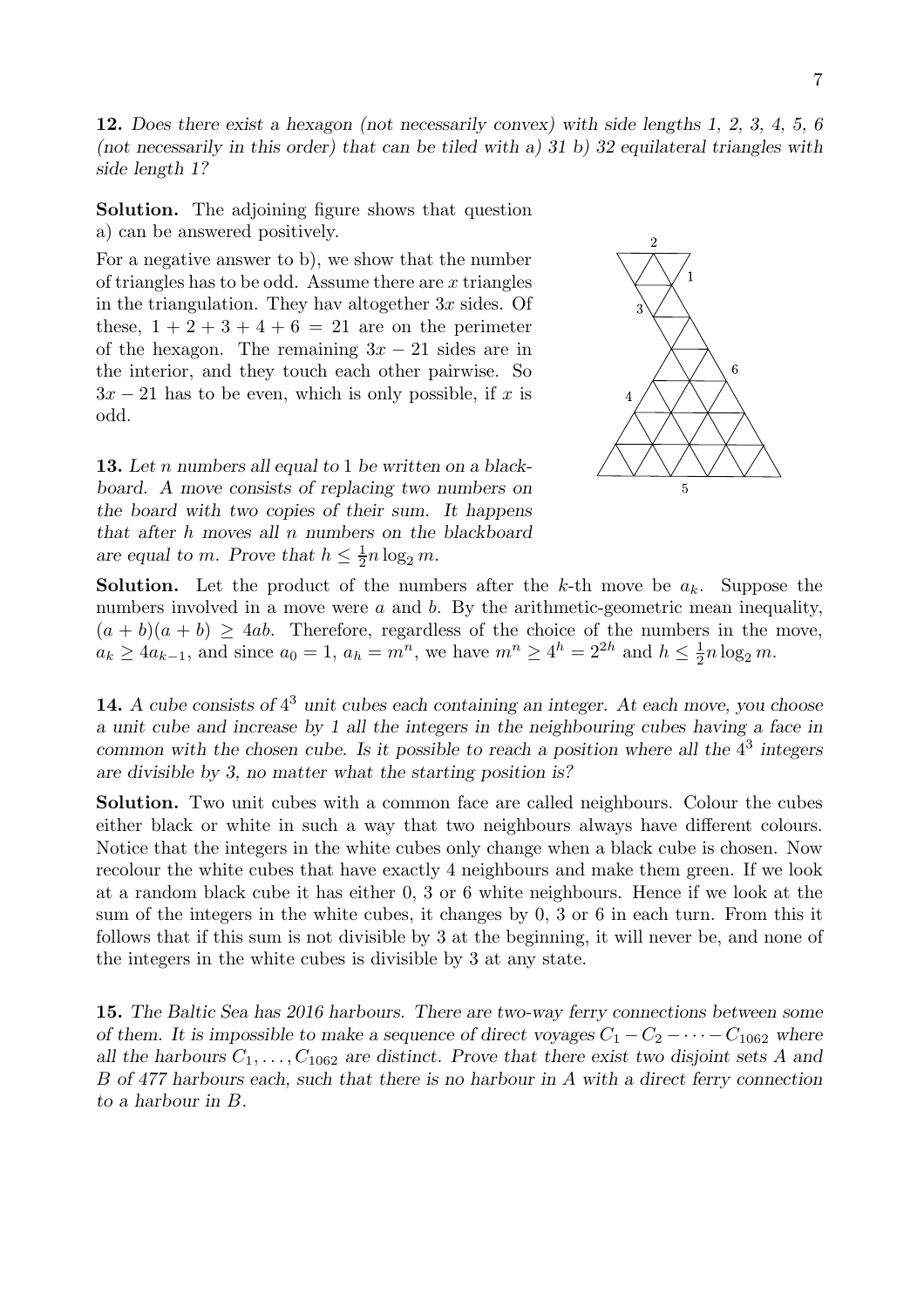**Solution.** Let V be the set of all harbours. Take any harbour  $C_1$  and set  $U = V \setminus \{C_1\}$ ,  $W = \emptyset$ . If there is a ferry connection from C to another harbour, say  $C_2$  in V, consider the route  $C_1C_2$  and remove  $C_2$  from U. Extend it as long as possible. Since there is no route of length 1061, So we have a route from  $C_1$  to some  $C_k$ ,  $k \le 1061$ , and no connection from  $C_k$  to a harbor not already included in the route exists. There are at least  $2016 - 1062$ harbours in U. Now we move  $C_k$  from U to W and try to extend the route from  $C_{k-1}$ onwards. The extension again terminates at some harbor, which we then move from U to W. If no connection from  $C_1$  to any harbour exists, we move  $C_1$  to W and start the process again from some other harbour. This algorithm produces two sets of harbours,  $W$  and  $U$ , between which there are no direct connections. During the process, the number of harbours in  $U$  always decreases by 1 and the number of harbours in  $W$  increases by 1. So at some point the number of harbours is the same, and it then is at least  $\frac{1}{2}$  $\frac{1}{2}(2016 - 1062) = 477.$  By removing, if necessary, some harbours fron  $U$  and  $W$  we get sets of exactly 477 harbours.

**16.** *In triangle* ABC*, the points* D *and* E *are the intersections of the angular bisectors from* C *and* B *with the sides* AB *and* AC*, respectively. Points* F *and* G *on the extensions of* AB *and* AC *beyond* B *and* C*, respectively, satisfy* BF = CG = BC*. Prove that*  $FG \parallel DE$ .

**Solution.** Since BE and CD are angle bisectors,

$$
\frac{AD}{AB} = \frac{AC}{AC + BC}, \quad \frac{AE}{AC} = \frac{AB}{AB + BC}.
$$



So

$$
\frac{AD}{AF} = \frac{AD}{AB} \cdot \frac{AB}{AF} = \frac{AC \cdot AB}{(AC + BC)(AB + BC)}
$$

and

$$
\frac{AE}{AG} = \frac{AE}{AC} \cdot \frac{AC}{AG} = \frac{AB \cdot AC}{(AB + AC)(AC + BC)}.
$$

Since  $\frac{AD}{AF} = \frac{AE}{AG}$ ,  $DE$  and  $FG$  are parallel.

**17.** *Let* ABCD *be a convex quadrilateral with* AB = AD*. Let* T *be a point on the diagonal* AC *such that*  $\angle ABT + \angle ADT = \angle BCD$ . Prove that  $AT + AC \ge AB + AD$ .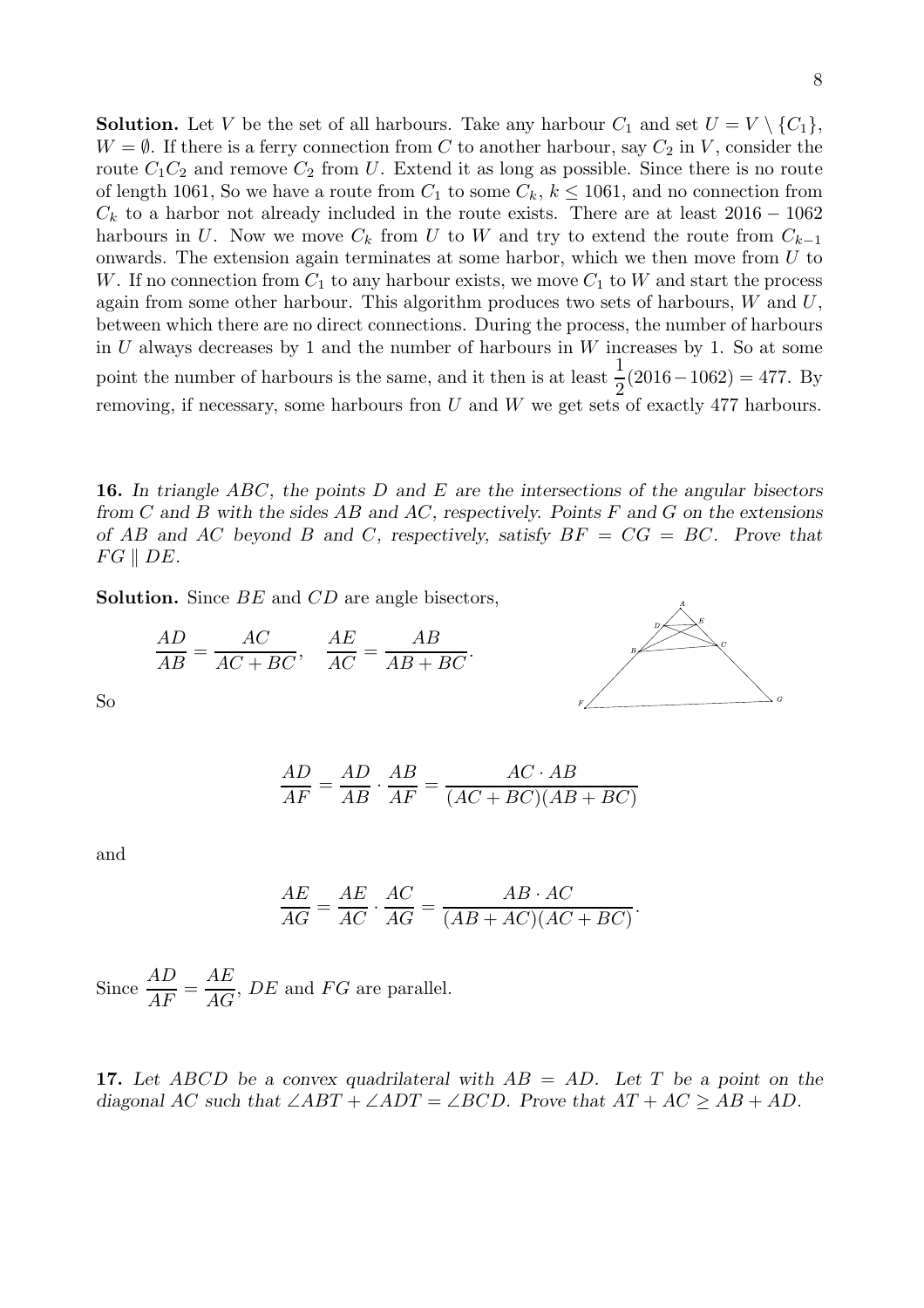**Solution.** On the segment AC, consider the unique point T' such that  $AT' \cdot AC = AB^2$ . The triangles  $ABC$  and  $AT'B$  are similar: they have the angle at A common, and  $AT'$ :  $AB = AB$ : AC. So  $\angle ABT' = \angle ACB$ . Analogously,  $\angle ADT' = \angle ACD$ . So  $\angle ABT' + \angle ADT' = \angle BCD$ . But  $ABT' + ADT'$ increases strictly monotonously, as  $T'$  moves from  $A$ towards  $C$  on  $AC$ . The assumption on  $T$  implies that  $T' = T$ . So, by the arithmetic-geometric mean inequality,



$$
AB + AD = 2AB = 2\sqrt{AT \cdot AC} \le AT + AC.
$$

**18.** Let ABCD be a parallelogram such that  $\angle BAD = 60^\circ$ . Let K and L be the midpoints *of* BC *and* CD*, respectively. Assuming that* ABKL *is a cyclic quadrilateral, find* ∠ABD*.*

**Solution.** Let  $\angle BAL = \alpha$ . Since ABKL is cyclic,  $\angle KKC = \alpha$ . Because  $LK||DB$  and  $AB||DC$ , we further have  $\angle DBC = \alpha$  and  $\angle ADB = \alpha$ . Let BD and AL intersect at P. The triangles ABP and DBA have two equal angles, and hence  $ABP \sim DBA$ . So

$$
\frac{AB}{DB} = \frac{BP}{AB}.\tag{1}
$$



The triangles ABP and LDP are clearly similar with similarity ratio 2 : 1. Hence  $BP =$ 3 DB. Inserting this into (1) we get

$$
AB = \sqrt{\frac{2}{3}} \cdot DB.
$$

The sine theorem applied to  $ABD$  (recall that  $\angle DAB = 60^{\circ}$ ) immediately gives

$$
\sin \alpha = \frac{AB}{BD} \sin 60^\circ = \sqrt{\frac{2}{3}} \cdot \frac{\sqrt{3}}{2} = \frac{\sqrt{2}}{2} = \sin 45^\circ.
$$

So ∠ABD =  $180^{\circ} - 60^{\circ} - 45^{\circ} = 75^{\circ}$ .

**19.** *Consider triangles in the plane where each vertex has integer coordinates. Such a triangle can be* legally transformed *by moving one vertex parallel to the opposite side to a different point with integer coordinates. Show that if two triangles have the same area, then there exists a series of legal transformations that transforms one to the other.*